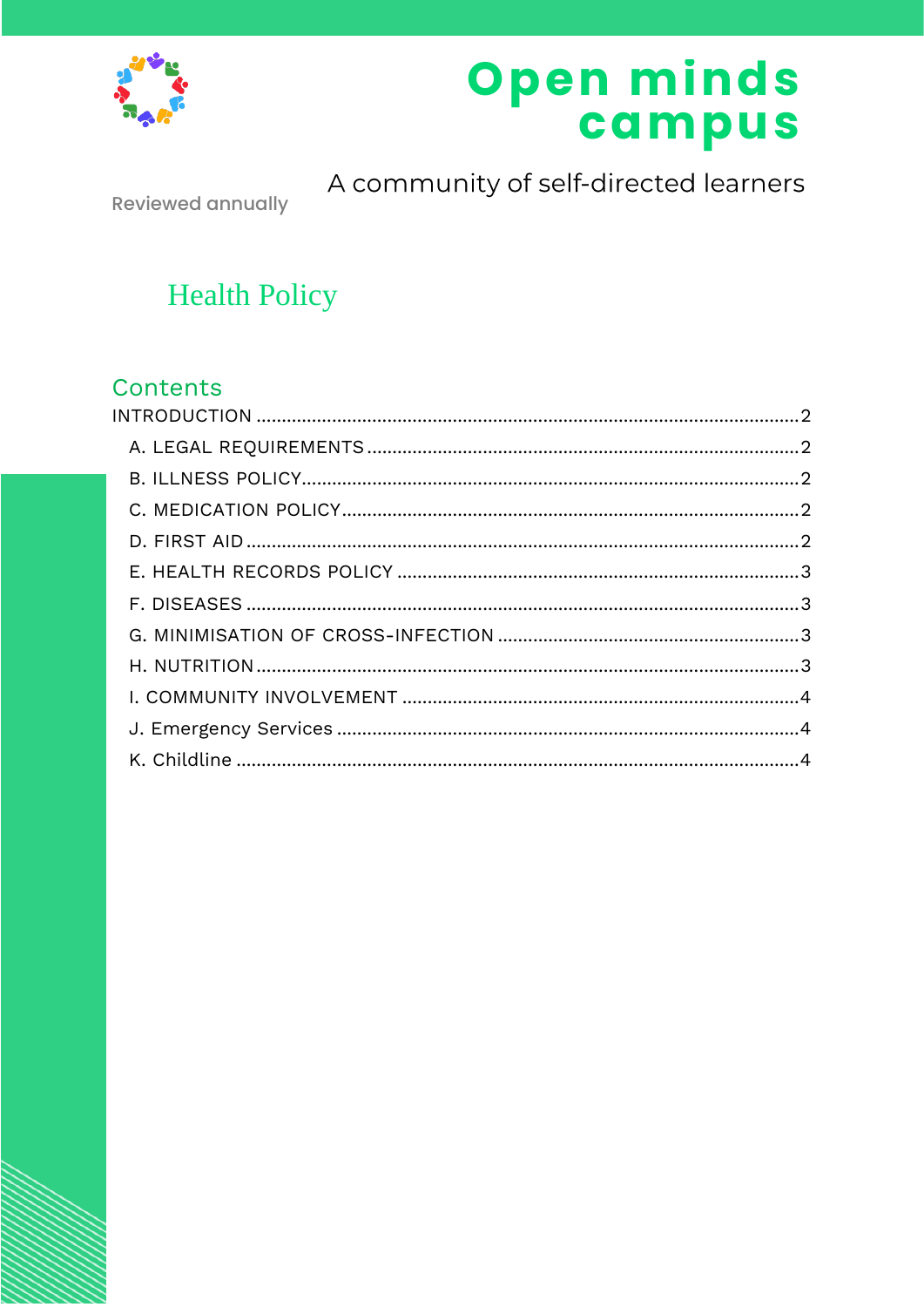#### <span id="page-1-0"></span>INTRODUCTION

The following health policy is designed to encourage healthy habits in students and staff at school, as well as when at home. The guidelines we have established are to be reviewed annually (barring unforeseen events).

It is the responsibility of the principal and staff to ensure that the health guidelines are understood by other members of staff, our students, and our parents whenever necessary.

This health policy is part of our commitment to 'follow the student' in a hygienic, happy, and most of all healthy learning environment.

#### <span id="page-1-1"></span>A. LEGAL REQUIREMENTS

- A *birth certificate* is needed on admission.
- An *indemnity form* must be signed and included in it must be the medical history of the student.
- *Medical Aid* details of the student.

#### <span id="page-1-2"></span>B. ILLNESS POLICY

Our school adheres strictly to legal guidelines for dealing with illness in the campus. These standards are designed to protect the student.

- No student may be sent to school if they are sick or unable to participate in daily activities. The student will recover better at home. Other students and adults at the campus will hence be protected from continued exposure to the illness.
- The school is neither licensed nor equipped to care for ill students.
- If a student becomes ill while at school, the parents will be called to fetch the student.
- When illness is accompanied by a fever, the student may not return to school until her/his temperature has been normal for 24 hours (without medication).

#### <span id="page-1-3"></span>C. MEDICATION POLICY

Staff may not administer any medication prescription or treatment except in the use of topical ointments such as sun block or anti-septic.

#### <span id="page-1-4"></span>D. FIRST AID

- Various staff members must have current basic training in first aid.
- First aid kits are located in the first aid cupboard. A fully stocked first aid kit will be taken on all field trips and will be kept in each vehicle used to transport students.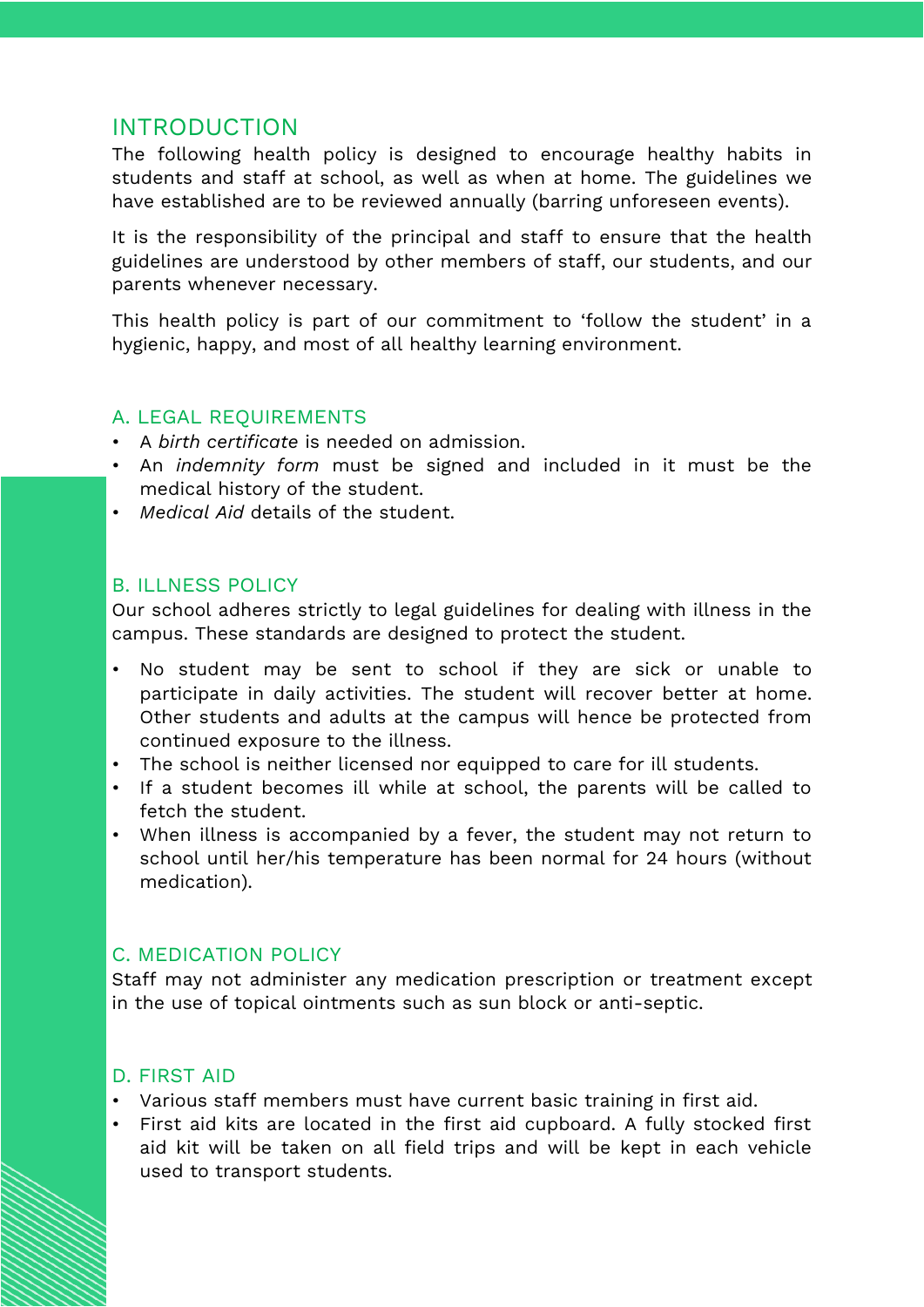• All first aid kits will be checked by the staff and restocked each month.

#### <span id="page-2-0"></span>E. HEALTH RECORDS POLICY

Each student 's health record will contain:

- Identifying information about the student
- Medical Aid details
- Health and nutrition history
- A list of current medications
- Names of health care provider and dentist, address and phone number
- Allergies, expected symptoms
- Consent for emergency care at hospital

#### <span id="page-2-1"></span>F. DISEASES

To ensure the wellbeing of all the students, please note that students who have become infected with an infectious disease such as chickenpox, heavy cold, gastro enteritis etc., must remain at home until they have a medical certificate to say that they are no longer a risk to others.

In the case of the student having a contagious disease, it is the responsibility of the parent to advise Open Minds Campus thereof.

#### <span id="page-2-2"></span>G. MINIMISATION OF CROSS-INFECTION

It is essential to always be clean and hygienic.

- Toilets must always be kept clean.
- Toilet paper must be available at all times as well as water jugs for Muslim students.
- Hands must be washed after the use of the toilet.
- Tissues must be disposed after blowing the nose and hands must be washed immediately after.
- Hands must be washed before and after lunch.
- Desks must be cleaned before and after lunch.

#### <span id="page-2-3"></span>H. NUTRITION

Nutrition is important to establish good eating habits from early childhood, to prevent illness and obesity, as well as improve concentration.

Children are discouraged from bringing sweets, fizzy drinks, biscuits coated in sugar, chocolate, juice in bottles, energy drinks, biscuits with icing/jam filling, cake, or anything else which contains refined sugars and carbohydrates.